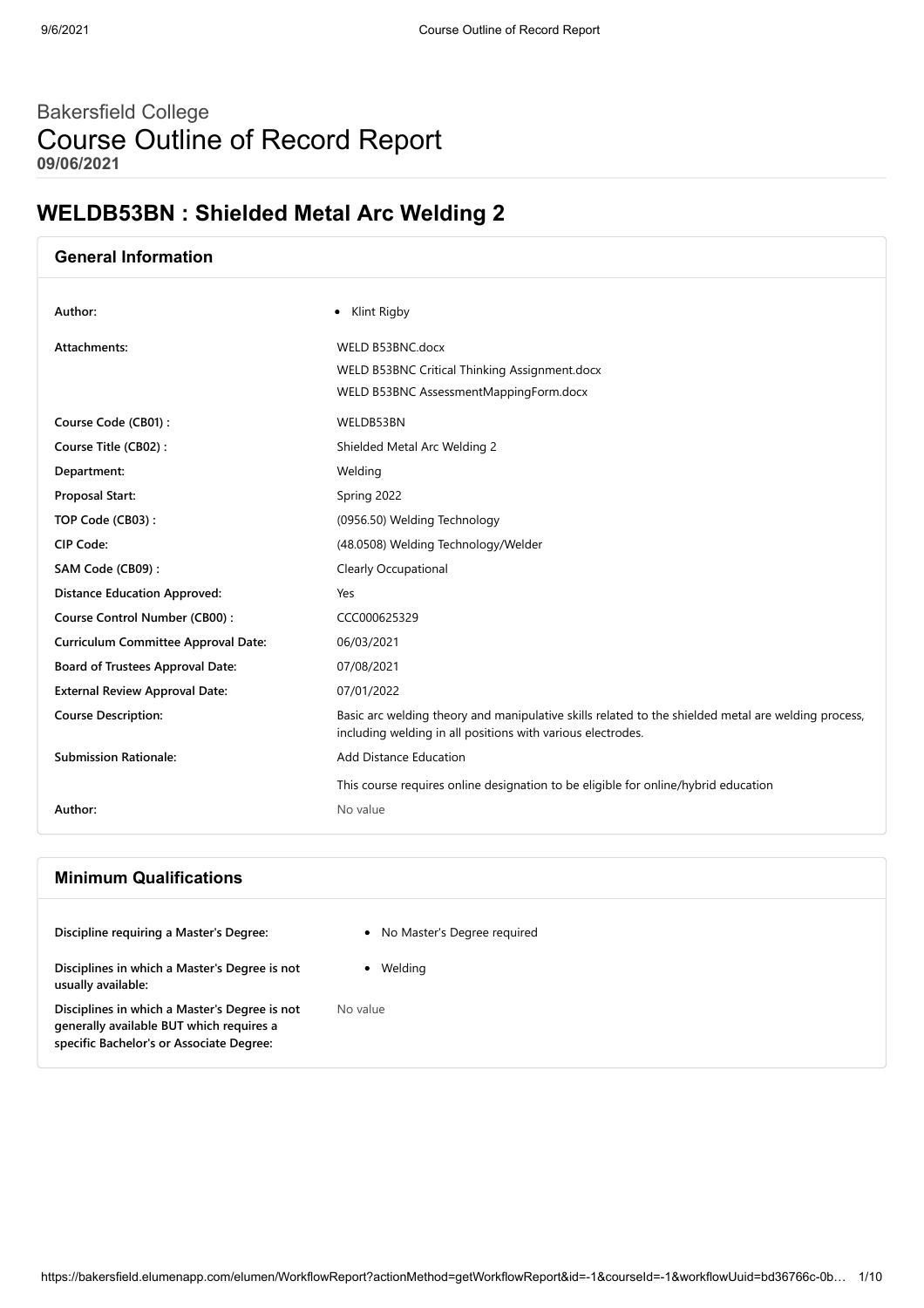| <b>Course Development Options</b>                        |                                                                                                                       |                                                         |
|----------------------------------------------------------|-----------------------------------------------------------------------------------------------------------------------|---------------------------------------------------------|
| <b>Basic Skill Status (CB08)</b>                         | <b>Course Special Class Status (CB13)</b>                                                                             | <b>Grade Options</b>                                    |
| Course is not a basic skills course.                     | Course is not a special class.                                                                                        | • Noncredit Grading (P/SP/NP, UG)                       |
| Allow Students to Gain Credit by<br>Exam/Challenge       | <b>Allowed Number of Retakes</b><br>99                                                                                | Course Prior To College Level (CB21)<br>Not applicable. |
| Rationale For Credit By Exam/Challenge                   | <b>Retake Policy Description</b>                                                                                      |                                                         |
| No value                                                 | This is a noncredit course. Student can re-<br>enroll as many times as necessary to achieve<br>satisfactory progress. | Allow Students To Audit Course                          |
| In-Service Course (required by California<br>Penal Code) | <b>Course Support Course Status (CB26)</b><br>Course is not a support course                                          |                                                         |

#### **Associated Programs**

| Course is part of a program (CB24)                                                   |                                |             |
|--------------------------------------------------------------------------------------|--------------------------------|-------------|
| <b>Associated Program</b>                                                            | Award Type                     | Active      |
| Introduction to Welding Processes Certificate<br>of Completion (NC) (In Development) | Certificate of Completion (NC) | Summer 2022 |
| Shielded Metal Arc Welding Certificate of<br>Completion (NC) (In Development)        | Certificate of Completion (NC) | Fall 2021   |

| <b>Transferability &amp; Gen. Ed. Options</b> |                               |
|-----------------------------------------------|-------------------------------|
|                                               |                               |
| <b>Course General Education Status (CB25)</b> |                               |
| Υ                                             |                               |
| Transferability                               | <b>Transferability Status</b> |
| Not transferable                              | Not transferable              |
|                                               |                               |

# **Units and Hours: Non-Credit Summary Minimum Credit Units (CB07)** 0 **Maximum Credit Units (CB06)** 0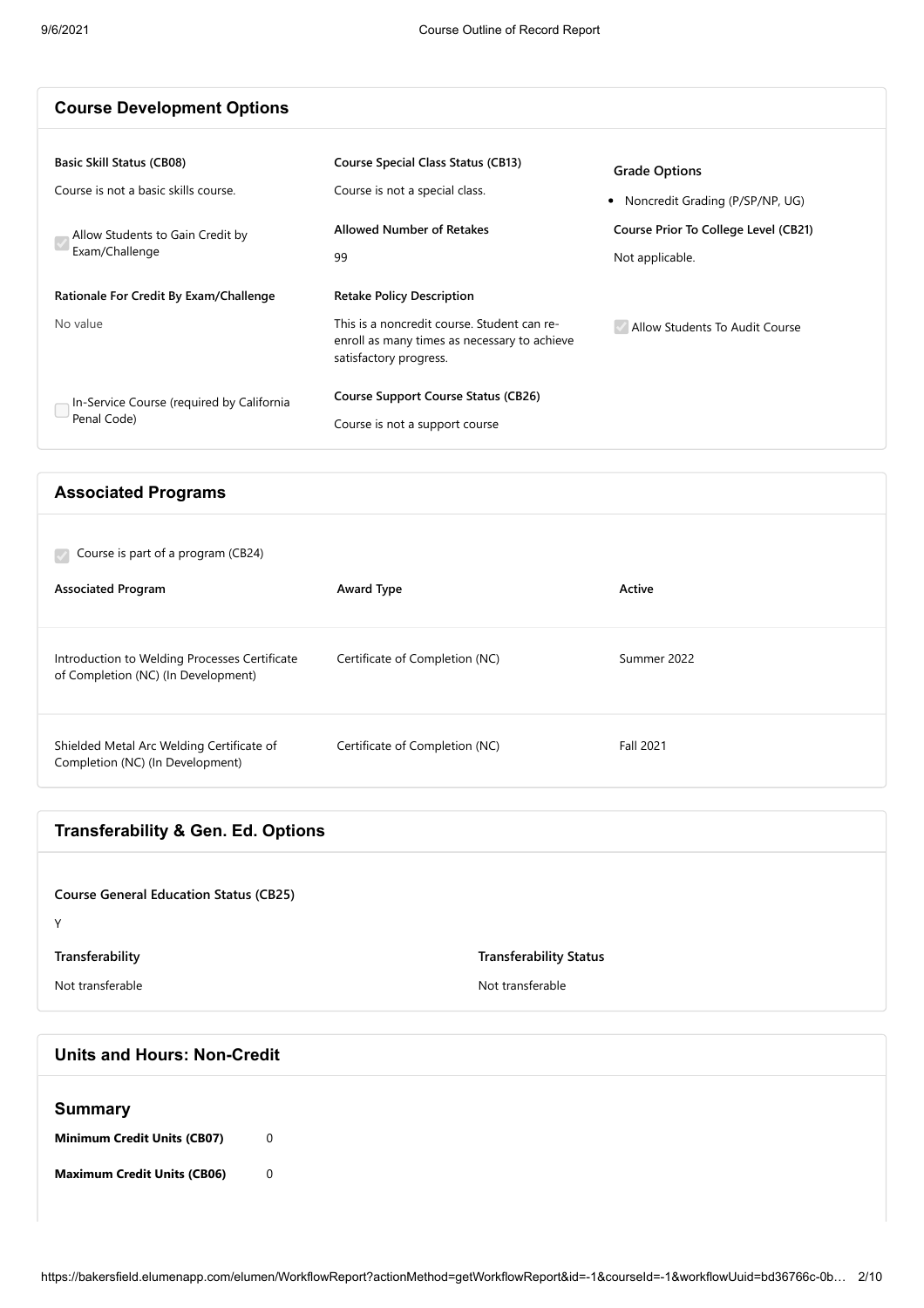| <b>Total Course In-Class (Contact)</b><br><b>Hours</b> | 54       |                                          |                                           |                                       |  |
|--------------------------------------------------------|----------|------------------------------------------|-------------------------------------------|---------------------------------------|--|
| <b>Total Course Out-of-Class</b><br><b>Hours</b>       | 0        |                                          |                                           |                                       |  |
| <b>Total Student Learning Hours</b>                    | 54       |                                          |                                           |                                       |  |
| <b>Credit / Non-Credit Options</b>                     |          |                                          |                                           |                                       |  |
| <b>Course Credit Status (CB04)</b>                     |          | <b>Course Non Credit Category (CB22)</b> |                                           | <b>Non-Credit Characteristic</b>      |  |
| Non-Credit                                             |          | Workforce Preparation.                   |                                           | Learning Assistance                   |  |
| <b>Course Classification Code (CB11)</b>               |          | <b>Funding Agency Category (CB23)</b>    |                                           | Cooperative Work Experience Education |  |
| Workforce Preparation Enhanced Funding.                |          | Economic Development funds.              | This course was primarily developed using | Status (CB10)                         |  |
| Variable Credit Course                                 |          |                                          |                                           |                                       |  |
| <b>Weekly Student Hours</b>                            |          |                                          | <b>Course Student Hours</b>               |                                       |  |
|                                                        | In Class | <b>Out of Classs</b>                     | <b>Course Duration (Weeks)</b>            | 18                                    |  |
| Lecture Hours                                          | 1.5      | $\Omega$                                 | Hours per unit divisor                    | 54                                    |  |
| Laboratory Hours                                       | 1.5      | $\Omega$                                 | <b>Course In-Class (Contact) Hours</b>    |                                       |  |
| <b>Activity Hours</b>                                  | 0        | $\mathbf 0$                              | Lecture                                   | 27                                    |  |
|                                                        |          |                                          | Laboratory                                | 27                                    |  |
|                                                        |          |                                          | Activity                                  | $\Omega$                              |  |
|                                                        |          |                                          | <b>Total</b>                              | 54                                    |  |
|                                                        |          |                                          | <b>Course Out-of-Class Hours</b>          |                                       |  |
|                                                        |          |                                          | Lecture                                   | $\mathbf 0$                           |  |
|                                                        |          |                                          | Laboratory                                | $\mathbf 0$                           |  |
|                                                        |          |                                          | Activity                                  | 0                                     |  |
|                                                        |          |                                          | <b>Total</b>                              | $\Omega$                              |  |

| Units and Hours: Non-Credit - Weekly Specialty Hours |          |          |              |  |
|------------------------------------------------------|----------|----------|--------------|--|
| <b>Activity Name</b>                                 | Type     | In Class | Out of Class |  |
| No Value                                             | No Value | No Value | No Value     |  |
|                                                      |          |          |              |  |

## **Pre-requisites, Co-requisites, Anti-requisites and Advisories**

No Value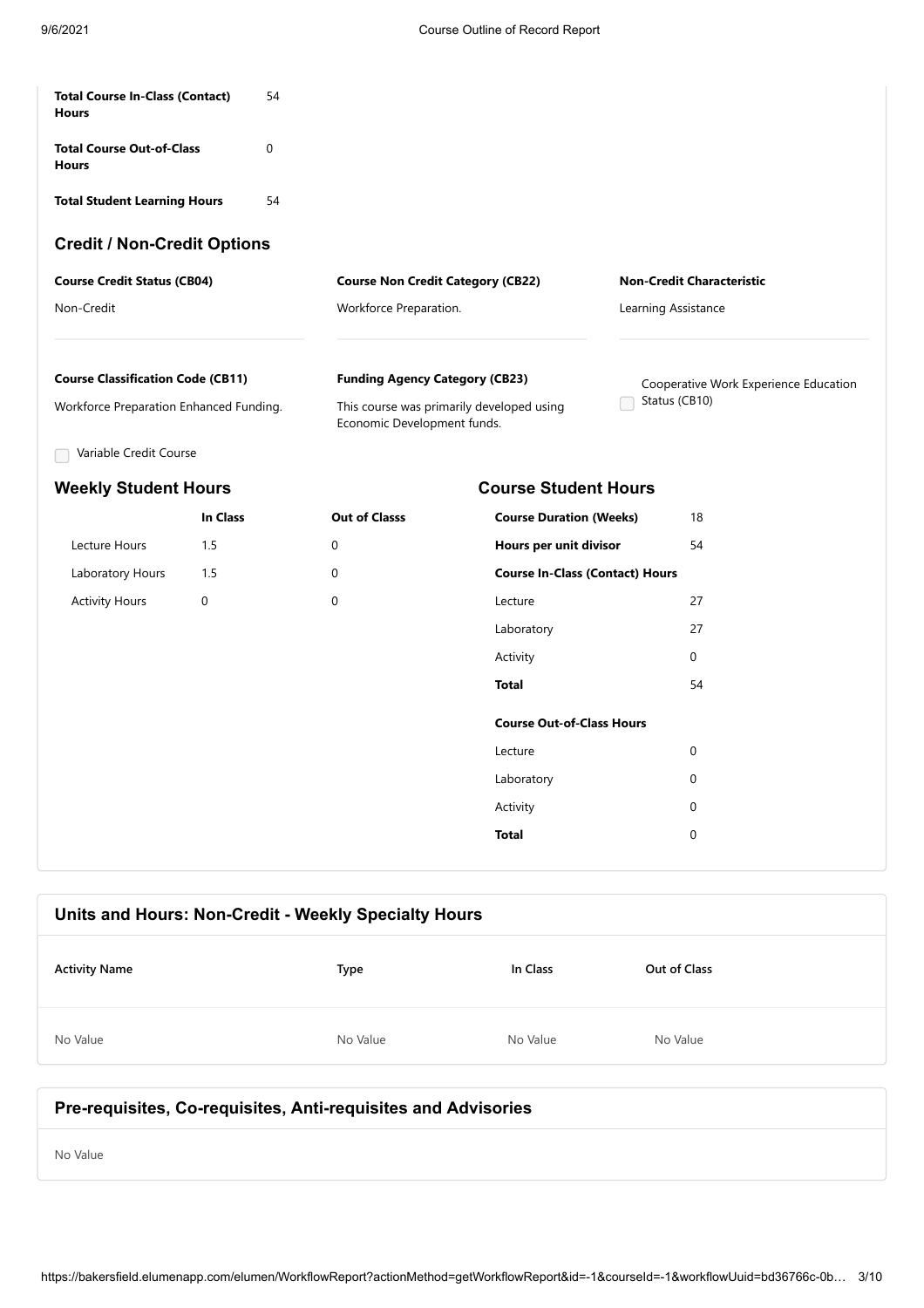| <b>Limitations on Enrollment</b>                                                               |                                                                                                                                              |
|------------------------------------------------------------------------------------------------|----------------------------------------------------------------------------------------------------------------------------------------------|
| <b>Limitations on Enrollment</b>                                                               | Description                                                                                                                                  |
| No value                                                                                       | No value                                                                                                                                     |
| <b>Specifications</b>                                                                          |                                                                                                                                              |
| <b>Methods of Instruction</b>                                                                  |                                                                                                                                              |
| <b>Methods of Instruction</b>                                                                  | Lecture                                                                                                                                      |
| Rationale                                                                                      | No Rationale.                                                                                                                                |
| <b>Methods of Instruction</b>                                                                  | Other                                                                                                                                        |
| Rationale                                                                                      | Outside reading.                                                                                                                             |
|                                                                                                |                                                                                                                                              |
| <b>Methods of Instruction</b>                                                                  | Demonstration                                                                                                                                |
| Rationale                                                                                      | No Rationale.                                                                                                                                |
|                                                                                                |                                                                                                                                              |
| <b>Methods of Instruction</b>                                                                  | <b>Skills Demonstrations</b>                                                                                                                 |
| Rationale                                                                                      | No value                                                                                                                                     |
| <b>Methods of Instruction</b>                                                                  | Skills Development and Performance                                                                                                           |
| Rationale                                                                                      | No value                                                                                                                                     |
|                                                                                                |                                                                                                                                              |
| <b>Methods of Instruction</b>                                                                  | Project Based Learning                                                                                                                       |
| Rationale                                                                                      | No value                                                                                                                                     |
| Assignments<br>asked to complete assignments from the CD that accompanies the course textbook. | Students will complete chapter readings from class textbook, and assigned review questions from each chapter. Additionally, students will be |
| <b>Methods of Evaluation</b>                                                                   | Rationale                                                                                                                                    |
| Homework                                                                                       | No value                                                                                                                                     |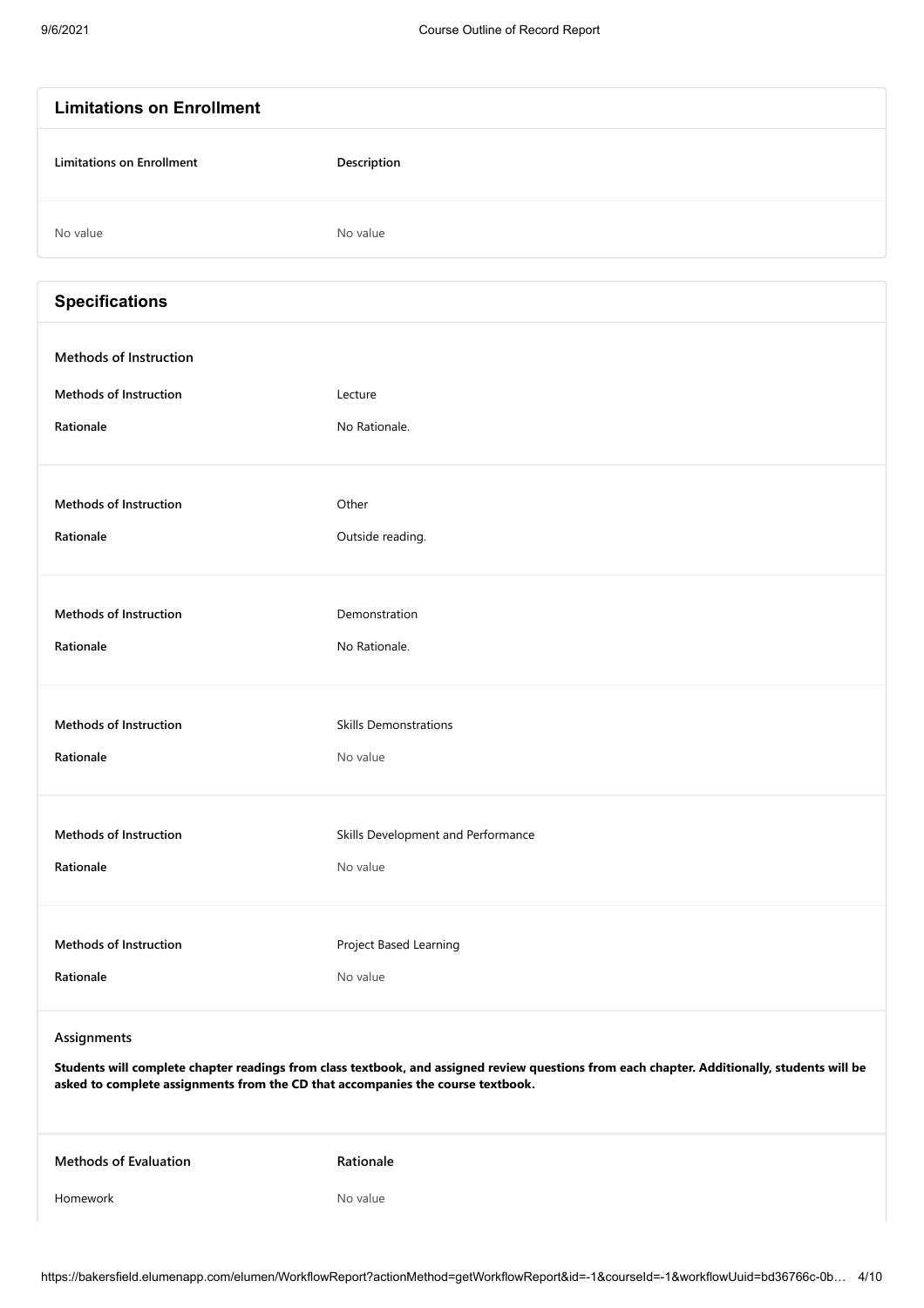| Performance Exams                                             | No value |
|---------------------------------------------------------------|----------|
| Skills Demonstration (in class)                               | No value |
| Written Exams (Quizzes, Midterm, and/or<br>Final Examination) | No value |
| <b>Cumulative Final Examination</b>                           | No value |
| Skills Checklists                                             | No value |
|                                                               |          |

#### **Equipment**

Without Equipment.

**Textbooks Author Title Publisher Date ISBN** No Value No Value No Value No Value No Value **Other Instructional Materials Description** Jeffus, Larry. Welding and its Applications, 9th ed. Cengage 2021 ISBN 9780357377789 **Author** Jeffus, Larry **Citation** ISBN 9780357377789

**Materials Fee**

Will submit forms to the BOT

#### **Learning Outcomes and Objectives**

**Course Objectives**

1. Recognize the types of welding required in various industries and applications.

2. Recognize and practice safe work procedures in the welding environment.

3. Identify tools and equipment used in arc welding.

4. Configure the welding environment for various weld specifications.

5. Understand and adjust the welding equipment as required for polarity, amperage, and position.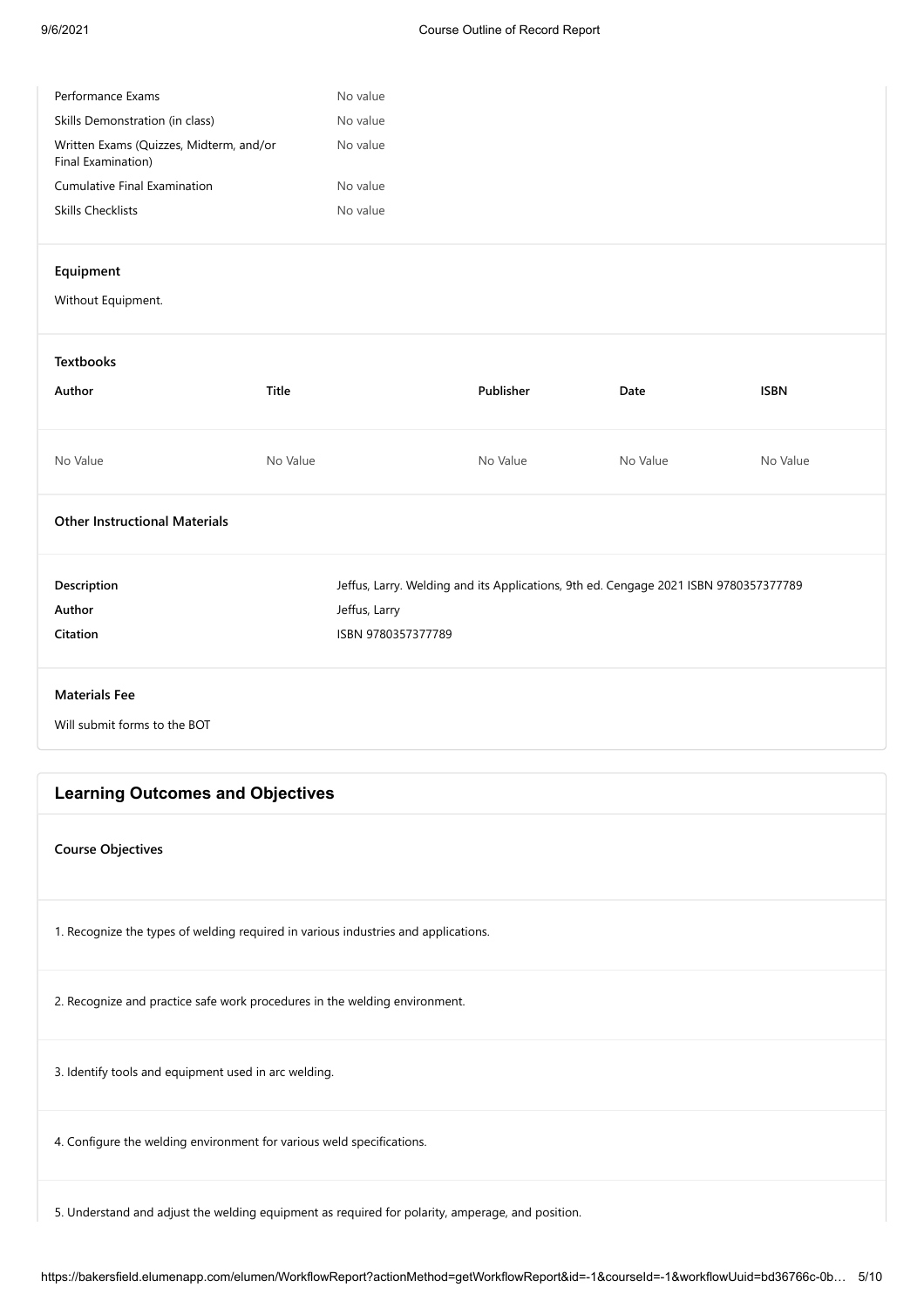6. Recognize defects in welds and make corrections to setup or technique to correct and prevent defects.

#### **CSLOs**

Expected SLO Performance: 70.0 **1. Upon successful completion of the course, the student will be able to demonstrate an advanced understanding of welding in industry and how it affects our economy.**

**2. Upon successful completion of the course, the student will be able to demonstrate lab safety and correct tool usage.** Expected SLO Performance: 70.0

Expected SLO Performance: 70.0 **3. Upon successful completion of the course, the student will be able to demonstrate the use of constant current equipment and explain how it is used.**

Expected SLO Performance: 70.0 **4. Upon successful completion of the course, the student will be able to differentiate between the various quick fill electrodes used in SMAW.**

5. Upon successful completion of the course, the student will be able to illustrate lap joints and Tee joints. **Expected SLO Performance: 70.0** 

Expected SLO Performance: 70.0 **6. Upon successful completion of the course, the student will be able to demonstrate an understanding of the difference between a weld defect and discontinuities.**

### **Outline**

#### **Course Outline**

Lecture:

#### **Unit 1 SMAW – Introduction (3 hours)**

- The development of arc welding equipment
- The development of the shielded metal arc electrodes
- Arc Welding accessories
	- 1. electrode holders
	- 2. welding hoods
	- 3. welding lenses
	- 4. cables

#### **Unit 2 SMAW – SAFETY (3 hours)**

- Elecrtical Shock
	- 1. grounded machine and work piece
	- 2. electricity and water
- Burns, Ultra violet and infrared rays
	- 1. proper clothing leathers, gloves
	- 2. protect all exposed skin
	- 3. quenching metal steam
	- 4. correct eye protection
- Toxic related to welding
	- 1. Smoke and fumes from welding on:
	- a. galvanize
	- b. lead
	- c. brass
	- d. stainless steel
	- 2. Proper Ventilation
	- a. positioning weldments under ventilation hood
	- b. adequate fresh air supply
	- c. welding in tanks and other containers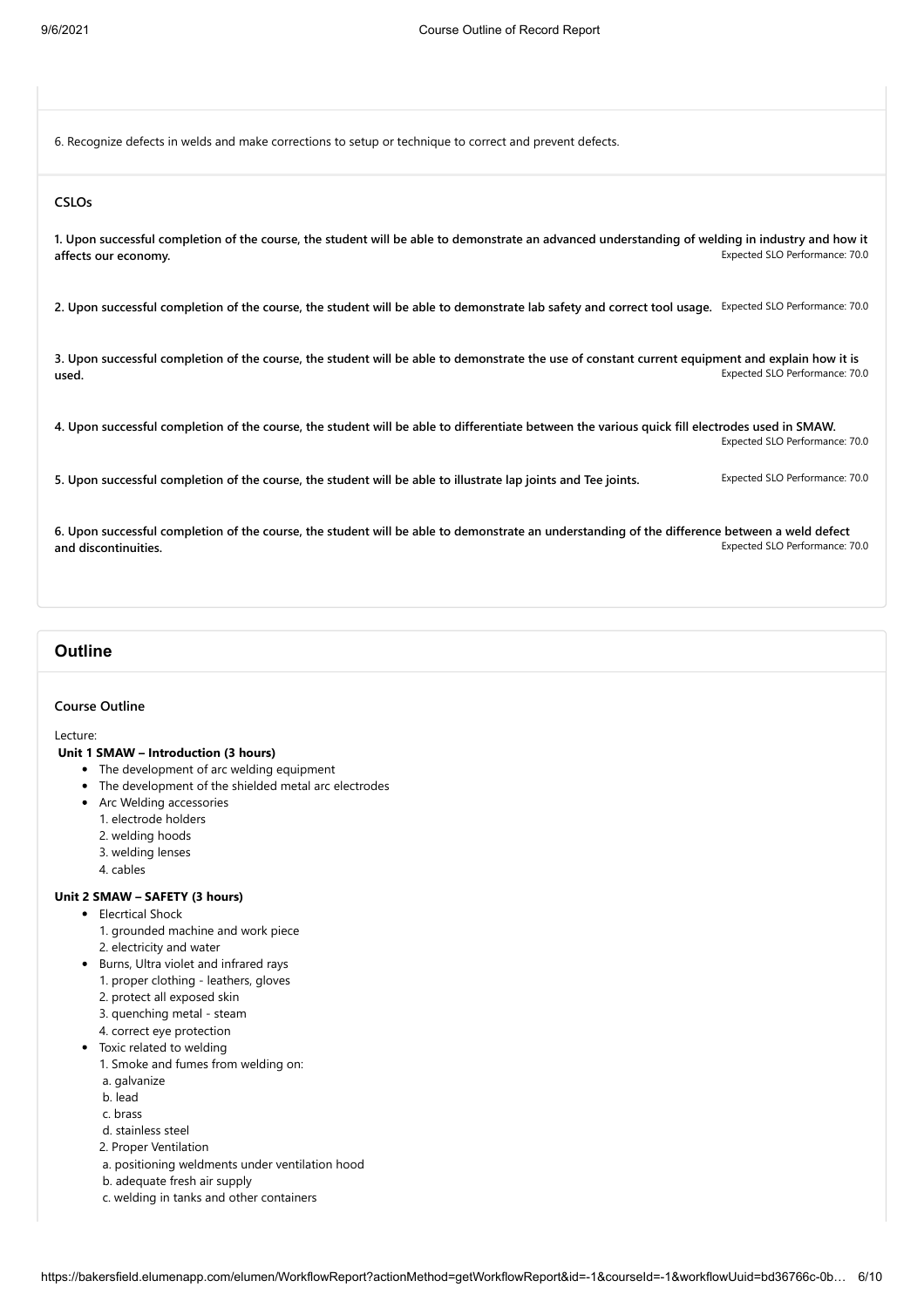- Handling and preparing metal
	- 1. Shearing
	- 2. Grinding
	- a. pedestal grinder
	- b. hand held grinders
	- 3. Wire wheel
	- 4. Carrying long lengths of steel
	- 5. Lifting heavy objects

#### **Unit 3 Striking the Arc (3 hours)**

- Tapping, scratching methods
- Arc Length
- Correct angle of electrode
- Direction of Travel

#### **Unit 4 Electrical Terms (3 hours)**

- Amperage, volts, OCV
- Resistance
- Conductors
- Polarity

#### **Unit 5 Joint Design (3 hours)**

- Discussion on weld joint design
	- 1. penetration qualities
	- 2. arc stability
	- 3. deposition rates
	- 4. tensile strength
- The nature of Flux for the coated Electrode
	- 1. primary constituents, chemistry
	- 2. effects of flux coating on weld quality

#### **Unit 6 SMAW – Weld Exercise (3 hours)**

- Adjusting the SMAW machines
- Practice welding on various joints 1. lap, tee and butt joints
- Welding with E-7018 in various positions

#### **Unit 7 SMAW Consumable (3 hours)**

- AWS classification system
- Electrode series e.g. low hydrogen, iron powder, etc.
- Electrode characteristics
	- 1. penetration qualities
	- 2. arc stability
	- 3. deposition rates
	- 4. tensile strength
- The nature of Flux for the coated Electrode
	- 1. primary constituents, chemistry
	- 2. effects of flux coating on weld quality

#### **Unit 8 Power Sources (3 hours)**

- Constant Current
- Constant Potential

#### **Unit 9 SMAW – Weld Exercises (2 hours)**

- Adjusting the SMAW machines
- Practice welding on various joints
	- 1. lap, tee, edge and butt joints
- Welding with E-7018, in various positions

#### **Unit 10 Final Review & Clean-up (1 hour)**

#### **Lab Outline**

Lab:

#### **Unit 2 SMAW – SAFETY (3 hours)**

- Elecrtical Shock
	- 1. grounded machine and work piece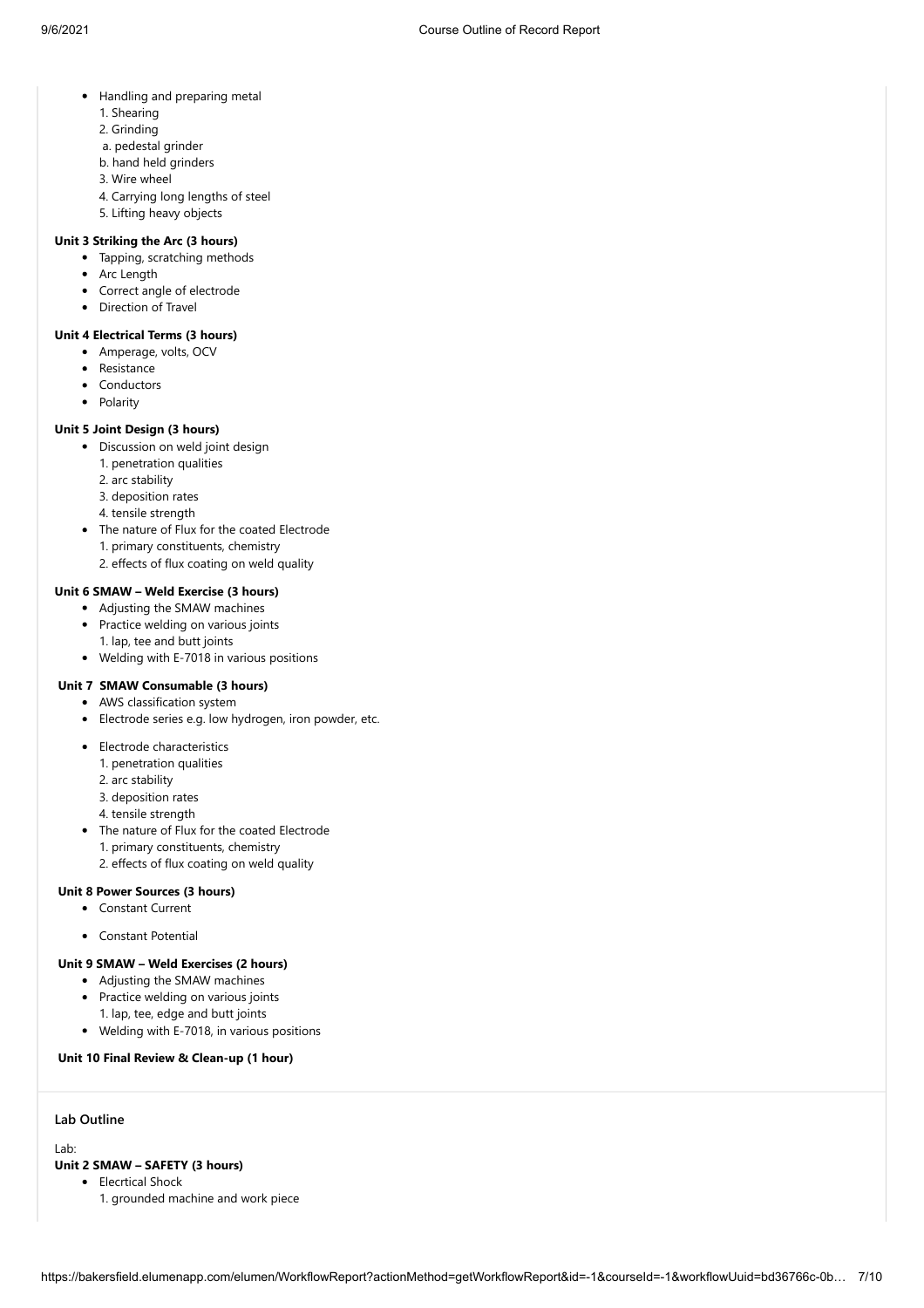- 2. electricity and water
- Burns, Ultra violet and infrared rays
	- 1. proper clothing leathers, gloves
	- 2. protect all exposed skin
	- 3. quenching metal steam
	- 4. correct eye protection
- Toxic related to welding
	- 1. Smoke and fumes from welding on:
	- a. galvanize
	- b. lead
	- c. brass
	- d. stainless steel
	- 2. Proper Ventilation
	- a. positioning weldments under ventilation hood
	- b. adequate fresh air supply
	- c. welding in tanks and other containers
- Handling and preparing metal
	- 1. Shearing
	- 2. Grinding
	- a. pedestal grinder
	- b. hand held grinders
	- 3. Wire wheel
	- 4. Carrying long lengths of steel
	- 5. Lifting heavy objects

#### **Unit 3 Striking the Arc (3 hours)**

- Tapping, scratching methods
- Arc Length
- Correct angle of electrode
- Direction of Travel

#### **Unit 4 Electrical Terms (3 hours)**

- Amperage, volts, OCV
- Resistance
- Conductors
- Polarity

#### **Unit 5 Joint Design (3 hours)**

- Discussion on weld joint design
	- 1. penetration qualities
	- 2. arc stability
	- 3. deposition rates
	- 4. tensile strength
- The nature of Flux for the coated Electrode 1. primary constituents, chemistry
	- 2. effects of flux coating on weld quality

#### **Unit 6 SMAW – Weld Exercise (3 hours)**

- Adjusting the SMAW machines
- Practice welding on various joints
- 1. lap, tee and butt joints
- Welding with E-7018 in various positions

## **Unit 7 SMAW Consumable (3 hours)**

## AWS classification system

- Electrode series e.g. low hydrogen, iron powder, etc.
- Electrode characteristics
	- 1. penetration qualities
	- 2. arc stability
	- 3. deposition rates
	- 4. tensile strength
- The nature of Flux for the coated Electrode 1. primary constituents, chemistry 2. effects of flux coating on weld quality

#### **Unit 8 Power Sources (3 hours)**

- Constant Current
- Constant Potential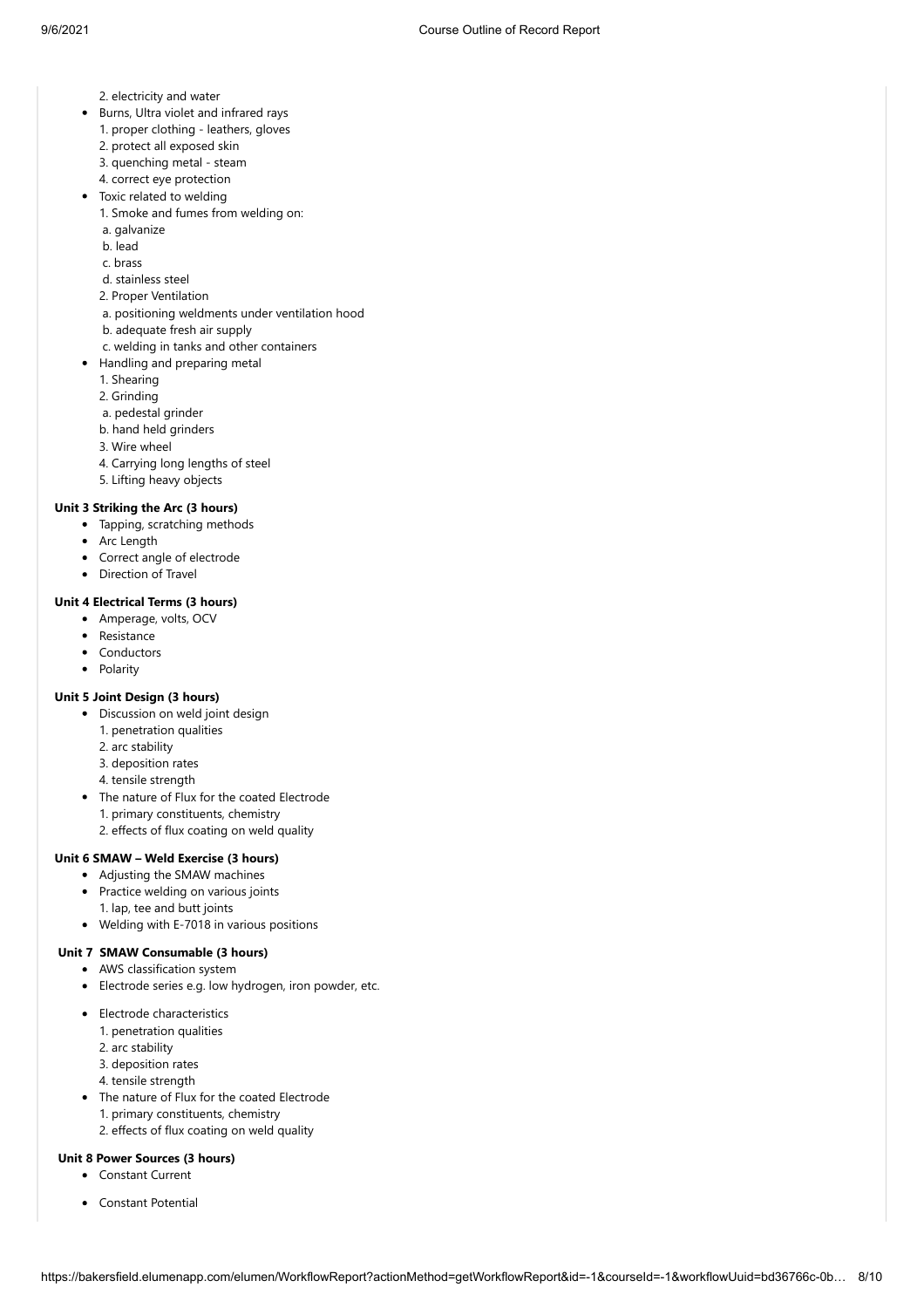#### **Unit 9 SMAW – Weld Exercises (3 hours)**

- Adjusting the SMAW machines
- Practice welding on various joints
	- 1. lap, tee, edge and butt joints
- Welding with E-7018, in various positions

**Unit 10 Final Review & Clean-up (2 hours)**

### **Distance Education Criteria and Standards\_3.1**

**Please choose all of the delivery methods applicable to this course.**

- Face to Face
- Hybrid (requires face to face meetings)
- Online (Flexible, purely online no face to face contact)

**Rigor statement: The same standards of course quality shall be applied to distance education as are applied to traditional classroom courses in regard to the course quality judgments made pursuant to the requirements of Section 55002. The same expectations applies to any local course quality determination or review process.**

• Methods of evaluation and out of class assignments are the same as for a face to face course.

**If the methods of evaluation differ from a face to face courses, please indicate what the differences are and why they are being used.**

No Value

**If the face to face course has a lab, field trip, or site visit explain how these components will be performed in the online course. Be sure to identify how the lab component will differ from a homework assignment.**

#### No Value

**All approved courses offered as distance education shall include regular, effective contact between instructor and students. Effective methods are expected to be utilized by all instructors teaching the course but are not limited to the choices below. Choose the methods demonstrating effective INSTRUCTOR/STUDENT contact for this course. (Choose all that apply)**

- Email and other online Messaging
- Face to face meetings (group or individual)
- Interactive Video
- Other Activities

**All approved courses offered as distance education shall include regular, effective contact between instructor and students. Effective methods are expected to be utilized by all instructors teaching the course but are not limited to the choices below. Choose the methods demonstrating effective STUDENT/STUDENT contact for this course. (Choose all that apply)**

No Value

**All approved courses offered as distance education shall include regular, effective contact between instructor and students. Effective methods are expected to be utilized by all instructors teaching the course but are not limited to the choices below. Choose the methods demonstrating effective STUDENT/CONTENT contact for this course. (Choose all that apply)**

No Value

**Purely because of the delivery mode, will you require additional software or hardware beyond basic computer and web browser capabilities?**